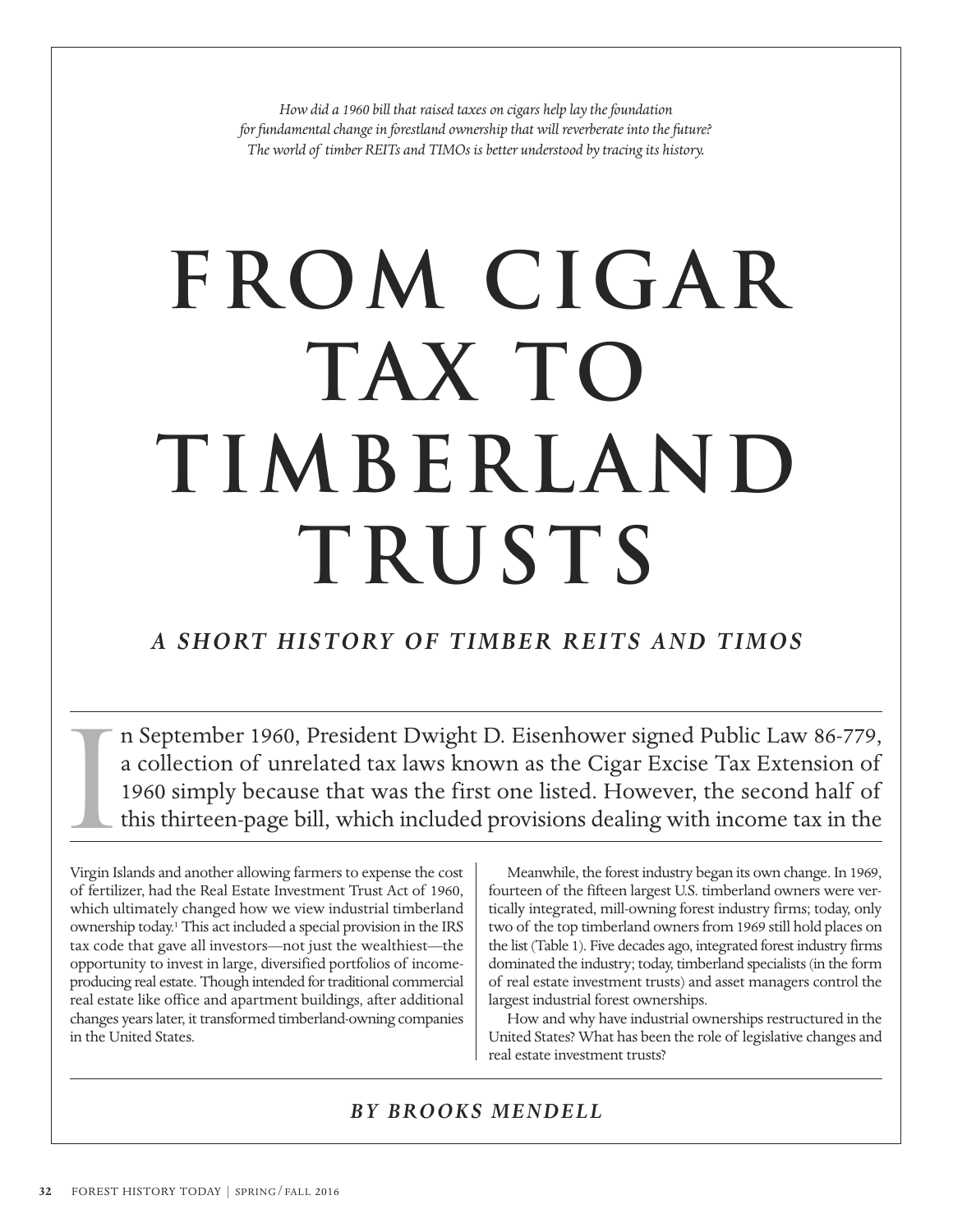#### **Table 1. Top 15 Industrial Timberland Owners and Managers, 1969 versus 2016**

| 1969 |                            |                 | 2016                                |                    |
|------|----------------------------|-----------------|-------------------------------------|--------------------|
| Rank | <b>Firm</b>                | Type            | Firm                                | Type               |
|      | International Paper        | Forest Industry | Weyerhaeuser                        | <b>Public REIT</b> |
|      | Weyerhaeuser               | Forest Industry | Hancock Timber Resource Group       | <b>TIMO</b>        |
| 3    | Georgia-Pacific            | Forest Industry | The Forestland Group                | <b>TIMO</b>        |
|      | Great Northern Nekoosa     | Forest Industry | Campbell Global                     | <b>TIMO</b>        |
| b    | St. Regis Paper            | Forest Industry | <b>Resource Management Services</b> | <b>TIMO</b>        |
| h    | <b>Boise Cascade</b>       | Forest Industry | <b>BTG Pactual</b>                  | TIMO               |
|      | <b>Scott Paper</b>         | Forest Industry | <b>Forest Investment Associates</b> | TIM <sub>0</sub>   |
| 8    | Champion International     | Forest Industry | Rayonier                            | <b>Public REIT</b> |
| 9    | Kimberly-Clark             | Forest Industry | Molpus Woodlands Group              | TIMO               |
| 10   | <b>Burlington Northern</b> | Railroad        | Sierra Pacific                      | Forest Industry    |
| 11   | Union Camp                 | Forest Industry | The Nature Conservancy              | Conservation       |
| 12   | Continental Group          | Forest Industry | Potlatch                            | <b>Public REIT</b> |
| 13   | Crown Zellerbach           | Forest Industry | Green Diamond Resource Co           | Forest Industry    |
| 14   | Potlatch                   | Forest Industry | Wagner Forest Management            | <b>TIMO</b>        |
| 15   | Diamond International      | Forest Industry | J. D. Irving                        | Forest Industry    |

FORISK 2016, ENK 19742

FORISK 2016, ENK 19742

#### **REITS: A BRIEF HISTORY**

Real estate investment trusts, or REITs (pronounced "reets"), are companies that own and manage income-producing real estate of various types, such as office buildings, warehouses, and timberlands (Figure 1). To address "double taxation," whereby a firm would pay corporate income taxes, then make dividend payments from after-tax income to shareholders, who would have to pay taxes on those dividends, the law allows REITs to deduct the dividends they pay to shareholders from corporate taxable income. With REITs, shareholders pay taxes on dividends received, but firms do not pay taxes on the rental income generated from their real estate holdings.

The REIT arrangement comes with strict rules. To qualify under IRS rules, a firm must, among other criteria, distribute at least 90 percent of its taxable income as dividends. In the end, REITs, which were patterned after mutual funds, provided regular investors a way to buy shares in real estate businesses that distributed tax-efficient real estate income.

REITs are big business. As of May 2016, according to the National Association of Real Estate Investment Trusts, nearly 200 REITs with a combined market value of nearly \$1 trillion trade on the New York Stock Exchange alone.3 This does not include hundreds of privately managed REITs that do not trade on public exchanges.

#### **THE FOREST INDUSTRY RESTRUCTURES**

As the real estate sector evolved in the 1960s and 1970s, forest products firms experienced their own shakeup. In 1978, analyst Thomas Clephane issued a report from investment bank Goldman Sachs dissecting the forest products industry. His report, "Timber Survey: Ownership, Valuation, and Consumption Analysis for 57 Forest Product and Paper Companies," indicated that the stock prices of most of the largest public forest products and paper companies

#### **Figure 1. Property Sectors for Listed U.S. REITs, Percentage of Market Capitalization, May 31, 2016**



were trading below the value of their timberland holdings. According to Clephane, firms such as Crown Zellerbach, Weyerhaeuser, International Paper, and Potlatch owned timberlands valued at two to three times their stock prices: their trees were worth more than their shares.4

For savvy and aggressive investors, this apparent gap in value between the timberlands and the shares of certain companies provided an investment opportunity. And for forest industry firms, REITs provided a means to generate cash in tough times. The forest industry began selling timberlands prior to the recession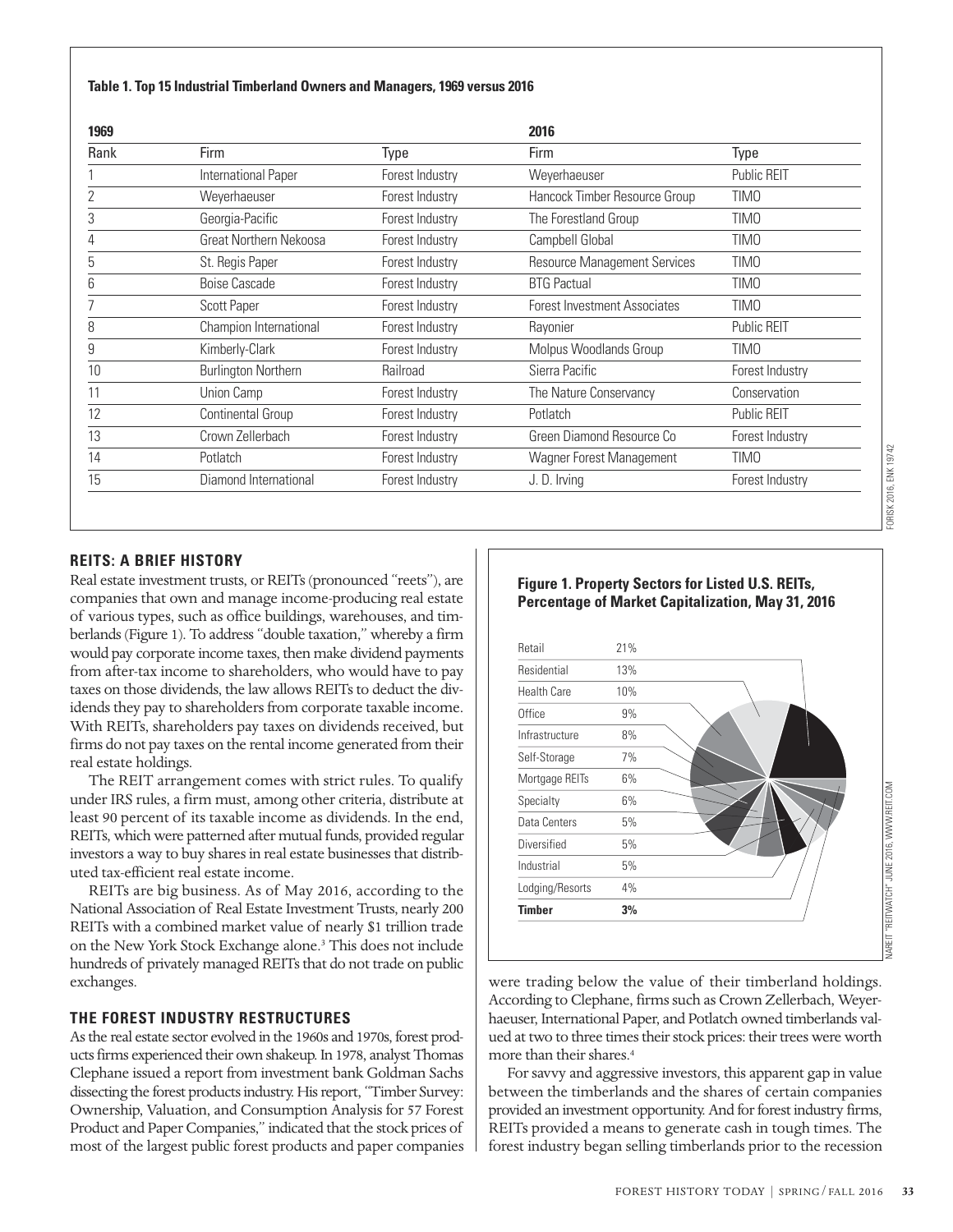of 1981 and 1982. At the time, firms were experiencing losses associated with timber-cutting contracts on U.S. Forest Service lands. In October 1984, President Reagan signed legislation giving dozens of forest products companies the right to cancel \$2.5 billion in pre-1982 contracts to harvest timber in the Pacific Northwest on federal public lands.

In January 1985, the *New York Times* reported that major U.S. forest products companies, such as International Paper, Champion International, Boise Cascade, and Crown Zellerbach, continued to struggle "amid an oversupply of lumber and declining timberland values." Firms were closing mills, laying off workers, and writing off hundreds of millions of dollars. And analysts and executives questioned "the long-term benefits of owning vast acres of forests."5 So the sale of timberlands accelerated.

### **TIMBERLAND INVESTMENTS GO INSTITUTIONAL**

Sellers need buyers, and timberland owners found interest from institutions looking to diversify their pension plans. The Employee Retirement Income Security Act of 1974 (ERISA) triggered a major change in how pension funds invested. Congress designed ERISA to regulate private pension plans, requiring them to diversify beyond bonds and stocks. Timberlands, with their regular cash flows and inflation-hedging characteristics, became an attractive asset.

Timberland investment management organizations (TIMOs) stepped in to facilitate and advise institutions on these timberland transactions. TIMOs provide management services; they do not own any timberland themselves. Institutions placed funds with the TIMOs as their intermediaries, and the TIMOs, acting as middlemen, would acquire and manage timberland investments on their behalf.

Over the past thirty years, TIMOs have grown in number and size. As of February 2016, approximately twenty TIMOs managed nearly 25 million acres in the United States on behalf of institutional investors. Table 2 lists the top six that manage nearly 2 million acres or more each, for a total of 16.2 million acres.

### **Table 2. Largest TIMOs, by U.S. Acres under Management, 2016**

| 4.042.990<br>3,055,015 |
|------------------------|
|                        |
|                        |
| 2,597,683              |
| 2,286,541              |
| 2,252,001              |
| 1,974,033              |
|                        |

### **TIMBER REITS ARE BORN**

The institutional timberland investment sector came of age in the 1980s, but timber REITs did not hit the market until 1999, beginning with the conversion of Plum Creek from a master limited partnership to a REIT. Between 1999 and 2006, four publicly traded forest products firms converted more than 12 million acres of industrial timberlands into these corporate structures. In addition to Plum Creek, the new REITs included Rayonier, Potlatch, and briefly, Longview Fiber.<sup>6</sup>

At the time, the direct effects on shareholder value of these timber REIT conversions remained unclear. In 2007, Forisk conducted the first peer-reviewed research evaluating timber REIT performance, asking how the equity markets responded to timberland restructurings."7 The study analyzed stock market (shareholder) responses to announcements by forest industry firms of their decisions to restructure from traditional corporations to more tax efficient REITs. The analysis concluded that investors prefer holding industrial timberlands in a REIT structure, reinforcing the importance of tax policy on investor preferences.

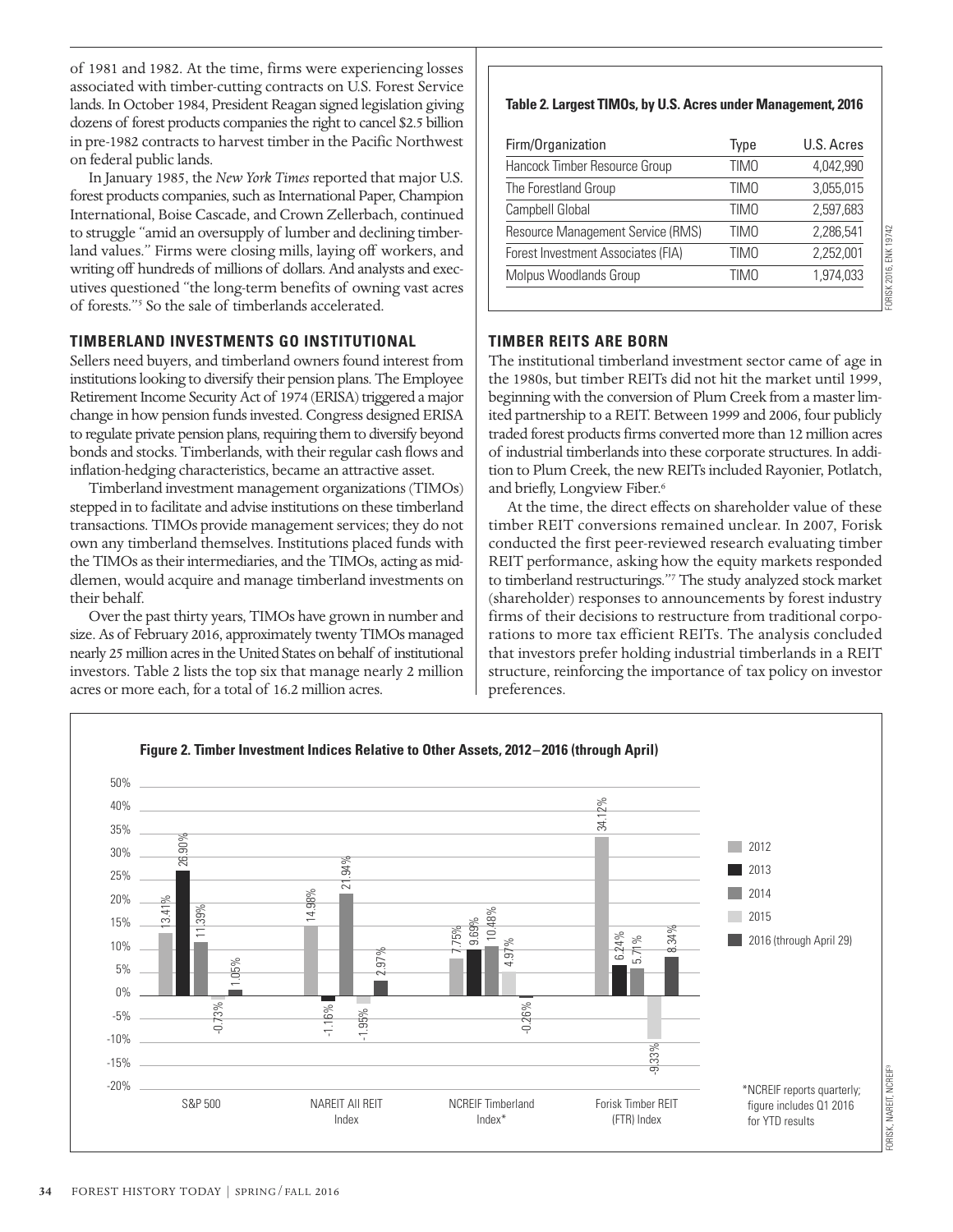In 2009, Weyerhaeuser announced its board's approval for converting to a REIT. Weyerhaeuser made the conversion in 2010, becoming the fifth firm to convert. Finally, in December 2013, CatchMark Timber Trust, formerly the private REIT known as Wells Timber, became the sixth timber REIT to trade publicly. As of year-end 2015, there were five public timber REITs still on the market: CatchMark Timber (symbol CTT), Plum Creek Timber (PCL), Potlatch (PCH), Rayonier (RYN), and Weyer haeuser (WY).

The Forisk Timber REIT (FTR) Index, commonly called the "footer index," is a market-weighted index of all publicly traded timberland-owning REITs. Initiated in 2008, it assigns a weight to each firm based on its individual market share. Figure 2 provides summary analysis of the timber REIT sector relative to other asset classes since 2012 through the first four months of 2016.<sup>8</sup>

#### **AND THEN THERE WERE FOUR**

In February 2016, the completion of the merger of Plum Creek and Weyerhaeuser, the two largest timber REITs, reshaped the sector once more. The new firm held more than 13 million acres across 20 states (and Uruguay) and three dozen forest products manufacturing facilities. However, the merger requires historical and spatial context.

First, the merger of Plum Creek and Weyerhaeuser reminds us of the relative insignificance of timber firms to the REIT sector generally and the stock market overall. Timber REITs accounted for 6 percent of the REIT sector three years ago, but that share has shrunk to 3 percent today (see Figure 1).

Second, Weyerhaeuser still accounts for a small portion of private U.S. timberlands and only a fraction of the entire "investable universe" of industrial and institutional quality assets in the country (Figure 3). Clearly, 13 million acres represents a meaningful share of the industrial timberland universe. However, these acres are only part of a broader, actively managed space that includes millions of small and mid-sized private landowners.

Third, the merger reminds us of the limited growth options for REITs and TIMOs. Few opportunities remain to acquire timberlands from integrated forest industry firms. Increasingly, TIMOs



Note: Forisk screened out 75 percent of the private timberlands in the Intermountain and Pacific Southwest Regions and 50 percent in the North Central Region because of low mill densities.



and REITs are buying and selling timberlands from and to each other. Figure 4 summarizes the concentration and conversion among the fifteen largest timberland owners and managers over the past five decades.

#### **WHAT DOES THE FUTURE HOLD FOR TIMBER REITS?**

Over the past fifty years, U.S. industrial timberland ownership has shifted from vertically integrated firms that owned sawmills and paper plants to forest management specialists such as REITs and TIMOs. The financing and history of timberland investments continues to teach us how alternative timber-related investments though anchored to a common asset—provide distinct investment opportunities, market structures, and performance.

The critical events driving change in industrial timberland ownership relate to new legislation, tax policy, and mergers. ERISA's passage in 1974 essentially created a market and spurred demand for timberland by institutional investors. Plum Creek's successful reorganization from a master limited partnership to a REIT in 1999 demonstrated how other firms could become IRS-qualifying, timberland-owning REITs. And Weyerhaeuser's REIT-conversion provided the path for its ultimate merger with Plum Creek.<sup>10</sup>

The world of timberland investing will continue to struggle with within-industry maturity and outside-of-industry demand for financial returns. Public REITs purchased and divested more acres in 2015 and early 2016 than any other type of owner. The presence of TIMOs and REITs as both buyers and sellers continues to speak to the relative maturity of the sector, as investors continue to grapple with the reality of a constrained "solution set" of investment opportunities. And global investors dissatisfied with "negative yields" in Europe and falling yields for U.S. Treasury instruments seek more attractive alternatives. Timber REITs offer one option, along with other real estate investments, for those seeking tax-efficient cash flows and protection from inflationary uncertainties.  $\Box$ 

*Brooks Mendell is president of Forisk Consulting. He is the author of the forthcoming book* Liquid Trees: Forests as Financial Assets*, from which portions of this article are drawn. With Amanda H. Lang, he is the coauthor of the Forest History Society Issue Series book* Wood for